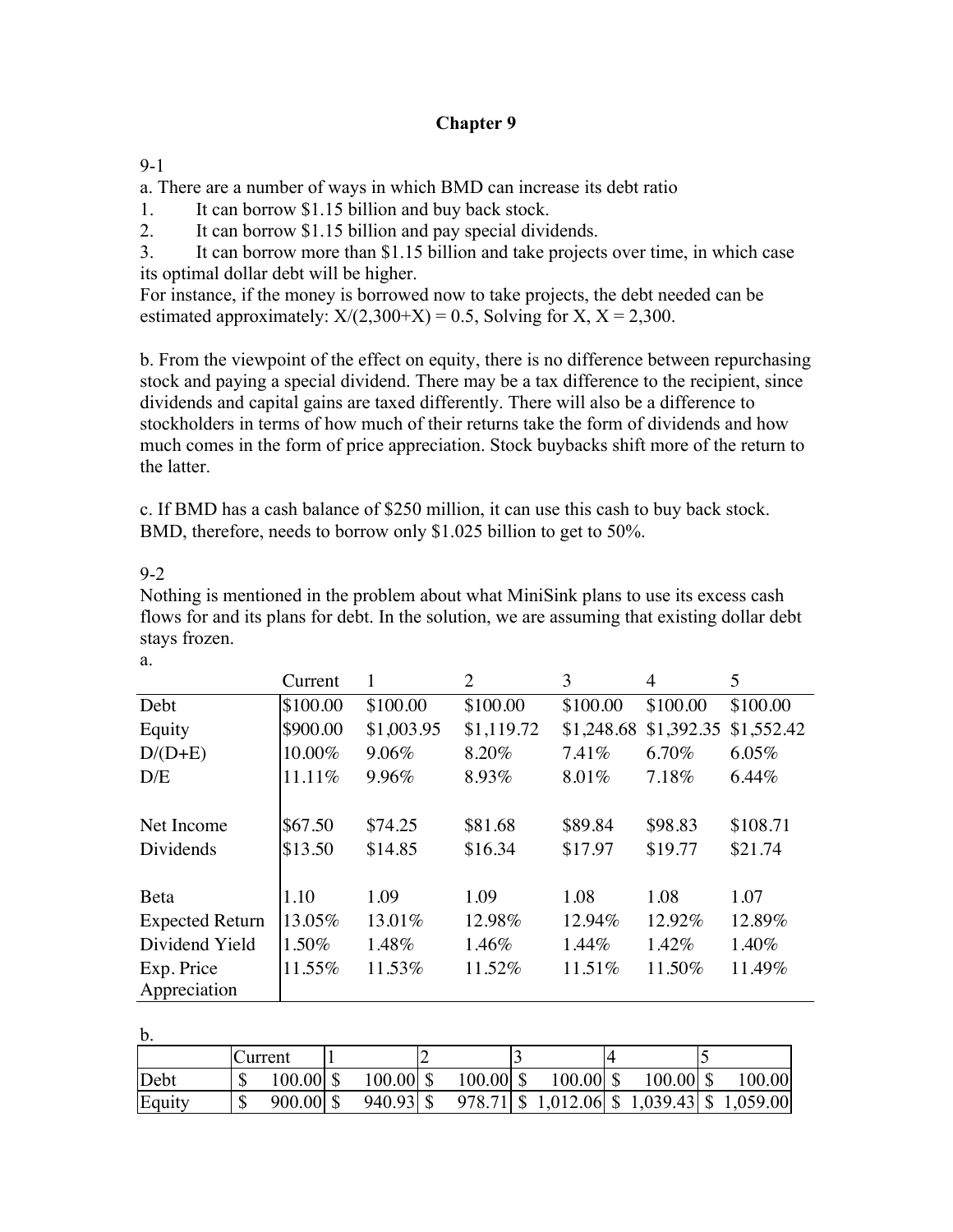| $D/(D+E)$             | 10.00%                   | 9.61%                  | 9.27%                      | 8.99%                     | 8.78%  | 8.63%                  |
|-----------------------|--------------------------|------------------------|----------------------------|---------------------------|--------|------------------------|
| D/E                   | 11.11%                   | 10.63%                 | 10.22%                     | 9.88%                     | 9.62%  | 9.44%                  |
|                       |                          |                        |                            |                           |        |                        |
| Net Income            | $\mathbb{S}$<br>67.50 \$ | 74.25                  | $\mathbb{S}$<br>81.68      | $\mathcal{S}$<br>89.84 \$ | 98.83  | $\mathbb{S}$<br>108.71 |
| Dividends             | \$<br>$27.00$ \$         | 29.70                  | \$<br>32.67                | $35.94$ \$<br>S           | 39.53  | 43.48<br>S             |
| <b>Stock Buybacks</b> |                          | $\mathcal{S}$<br>49.52 | $\mathbb{S}$<br>$55.16$ \$ |                           | 68.34  | 76.02<br>S             |
|                       |                          |                        |                            |                           |        |                        |
| Beta                  | 1.10                     | 1.10                   | 1.09                       | 1.09                      | 1.09   | 1.09                   |
| Expected              | 13.05%                   | 13.03%                 | 13.02%                     | 13.01%                    | 13.00% | 12.99%                 |
| Return                |                          |                        |                            |                           |        |                        |
| Dividend              | 3.00%                    | 3.16%                  | 3.34%                      | 3.55%                     | 3.80%  | 4.11%                  |
| Yield                 |                          |                        |                            |                           |        |                        |
| Exp. Price            | 10.05%                   | 9.88%                  | 9.68%                      | 9.46%                     | 9.20%  | 8.89%                  |
| Appr.                 |                          |                        |                            |                           |        |                        |

To estimate the stock bought back in year 1, estimate first the value of the equity at the end of year 1, which will be \$900 (1.1005). Then take 5% of that number, since the buyback occurs at the end of the year.

### 9-3

In this problem again, nothing is mentioned about what the firm plans to do with its excess cash and its plans for debt. If we keep the debt constant, and adjust only the value of equity for the expected return, net of dividends, we would obtain the following:

| a) If the existing policy of paying \$ 50 million in dividends is continued. |                               |                          |                |                            |                        |                        |
|------------------------------------------------------------------------------|-------------------------------|--------------------------|----------------|----------------------------|------------------------|------------------------|
|                                                                              | Current                       |                          |                |                            |                        | 5                      |
| Debt                                                                         | 5,000.00<br>$\mathbb{S}^-$    | 5,000.00<br><sup>S</sup> | 5,000.00<br>\$ | 5,000.00<br>$\mathbb{S}^-$ | 5,000.00<br>\$         | 5,000.00<br>\$         |
| Equity                                                                       | $500.00$   \$<br>$\mathbb{S}$ | 518.00                   | 537.43<br>\$   | 558.40<br>\$.              | 581.04<br>$\mathbb{S}$ | 605.48<br>$\mathbb{S}$ |
| $D/(D+E)$                                                                    | 90.91%                        | 90.61%                   | 90.29%         | 89.95%                     | 89.59%                 | 89.20%                 |
| D/E                                                                          | 1000.00%                      | 965.25%                  | 930.35%        | 895.41%                    | 860.52%                | 825.79%                |
| Dividends                                                                    | $\mathbb{S}$<br>50.00         | $\mathcal{S}$<br>50.00   | \$<br>50.00    | $\mathcal{S}$<br>50.00     | $\mathbf S$<br>50.00   | $\mathbb{S}$<br>50.00  |
| Beta                                                                         | 1.20                          | 1.16                     | 1.13           | 1.09                       | 1.06                   | 1.02                   |
| Expected<br>Return                                                           | 13.60%                        | 13.40%                   | 13.21%         | 13.01%                     | 12.81%                 | 12.61%                 |
| Dividend<br>Yield                                                            | 10.00%                        | 9.65%                    | 9.30%          | 8.95%                      | 8.61%                  | 8.26%                  |
| Exp. Price<br>Appr.                                                          | 3.60%                         | 3.75%                    | 3.90%          | 4.05%                      | 4.21%                  | 4.36%                  |

b. When dividends drop to zero, the debt ratio drops faster. However, starting from a ratio of 90.91%, it is necessary to adopt more drastic strategies such as buying back equity to reach the desired debt-equity ratio of 30%.

|        | <b>Current</b> |        |        |                                                                   |                                         |        |
|--------|----------------|--------|--------|-------------------------------------------------------------------|-----------------------------------------|--------|
| Debt   |                |        |        | $$5,000.00 \;   \; $5,000.00 \;   \; $5,000.00 \;   \; $5,000.00$ | $\vert 5,000.00 \vert 5,5,000.00 \vert$ |        |
| Equity | 500.00         | 568.00 | 641.40 | 720.63                                                            | $806.16$   \$                           | 898.47 |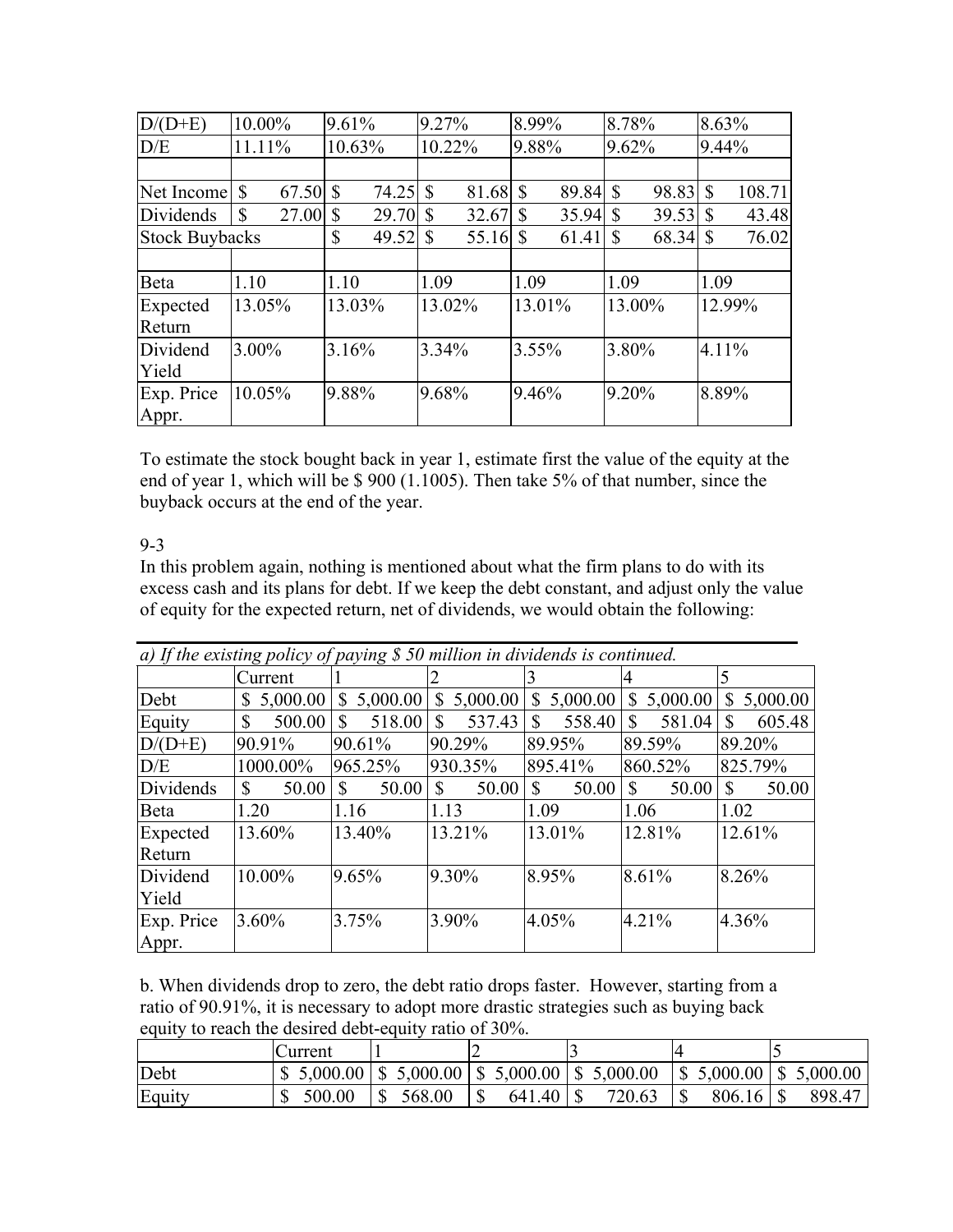| $D/(D+E)$                   | 90.91%   | 89.80%   | 88.63%   | 87.40%   | 86.12%   | 84.77%   |
|-----------------------------|----------|----------|----------|----------|----------|----------|
| D/E                         | 1000.00% | 880.28%  | 779.54%  | 693.83%  | 620.23%  | 556.50%  |
| Dividends                   |          |          |          |          |          |          |
| Beta                        | 1.20     | 1.08     | 0.97     | 0.89     | 0.81     | 0.74     |
| Expected Return $13.60\%$   |          | 12.92%   | 12.35%   | 11.87%   | 11.45%   | 11.09%   |
| Div Yld                     | $0.00\%$ | $0.00\%$ | $0.00\%$ | $0.00\%$ | $0.00\%$ | $0.00\%$ |
| Exp. Price Appr. $ 13.60\%$ |          | 12.92%   | 12.35%   | 11.87%   | 11.45%   | 11.09%   |

The problem for this company is that fiddling with equity alone will do little to alleviate their problem of too little debt. They do have to pay down debt. The information on the operating income is revealing. With only \$200 million in operating income and a net cap ex of zero, the firm does not even have the earnings to cover its interest expenses (\$450 million in year 1). The only way it can lower its debt ratio is by selling its assets and using the cash to pay down debt.

#### 9-4

a. Current EBITDA/ Capital =  $300 / (1,000 + 2,000) = 10.00\%$ 

If you adjust for depreciation and taxes, this return on capital can only go down.

Current Cost of Equity =  $7\% + 1.30$  (5.5%) = 14.15%

Cost of Capital =  $14.15\%$  (4,000/5,000) + 8% (1-.4) (1,000/5,000) = 12.28%

At the optimal, the cost of capital =  $1228\% - 1\% = 11.28\%$ 

Given that the return on capital is less than the cost of capital, DGF Corporation should try to increase its debt ratio by buying back stock or paying dividends, unless it expects future projects to earn more than its expected cost of capital (11.28%) - i.e, 1% less than the current cost of capital.

b. I would consider future investment opportunities and the volatility of operating income in making this decision. If I expect future projects to be better than existing projects, I would be more inclined toward recommending borrowing money / taking projects.

## 9-5

To advise TL Corporation on designing debt, I would need to get information on the types of assets/projects that they plan to finance with the debt.

In particular, I would need to know the following:

- 1. Are the projects short-term or long-term?
- 2. What is the pattern of cash flows on these projects?
- 3. Are these cash flows stable or volatile?
- 4. What currency will these cash flows be in?
- 5. What other factors (economy, industry-specific facts) affect cash flows?

#### 9-6

a. Given that the projects are long-term and require large initial investments, I would suggest long-term debt.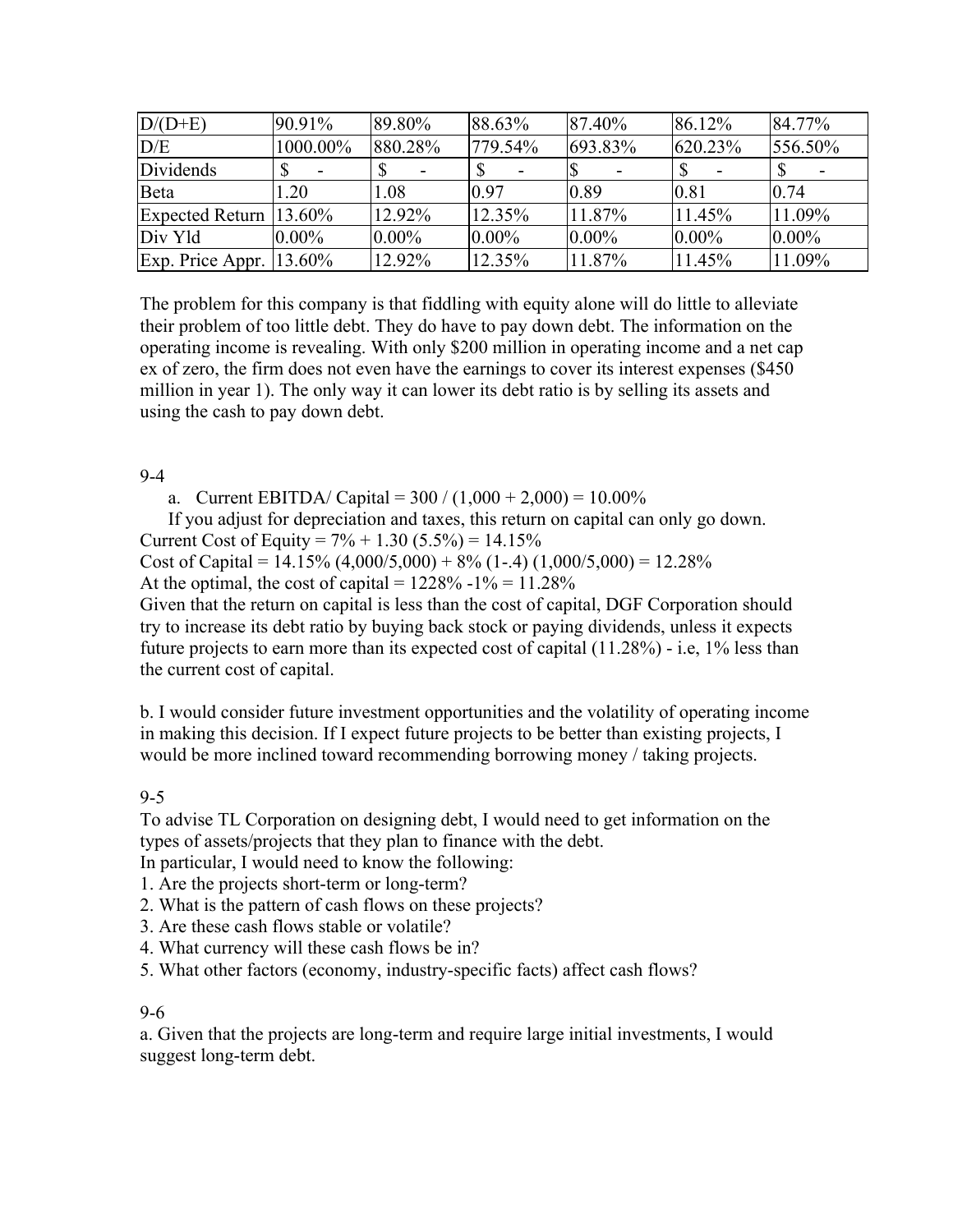b. Since the cash flows are in the local currencies, I would suggest that the debt also be in local currencies.

| Year | Equity  | Debt    | Firm    | Long Bond | <b>GNP</b> | Dollar | Inflation |
|------|---------|---------|---------|-----------|------------|--------|-----------|
|      |         |         | Value   | Rate      | Growth     |        | Rate      |
| 1985 | \$1,825 | \$436   | \$2,261 | 11.40%    | 6.44%      | 125.95 | $3.50\%$  |
| 1986 | \$2,261 | \$632   | \$2,893 | $9.00\%$  | 5.40%      | 112.89 | 1.90%     |
| 1987 | \$2,390 | \$795   | \$3,185 | 9.40%     | 6.90%      | 95.88  | 3.70%     |
| 1988 | \$1,961 | \$655   | \$2,616 | 9.70%     | 7.89%      | 95.32  | 4.10%     |
| 1989 | \$2,260 | \$836   | \$3,096 | 9.30%     | 7.23%      | 102.26 | 4.80%     |
| 1990 | \$1,876 | \$755   | \$2,631 | 9.30%     | 5.35%      | 96.25  | 5.40%     |
| 1991 | \$2,010 | \$795   | \$2,805 | 8.80%     | 2.88%      | 98.82  | 4.20%     |
| 1992 | \$2,589 | \$833   | \$3,422 | 8.10%     | 6.22%      | 104.58 | 3.00%     |
| 1993 | \$3,210 | \$649   | \$3,859 | 7.20%     | 5.34%      | 105.22 | 3.00%     |
| 1994 | \$3,963 | \$1,053 | \$5,016 | 8.00%     | 5.97%      | 98.6   | 2.60%     |

c. Since future cash flows will depend upon the growth of the emerging markets (which are also risky), I would be more likely to use convertible debt.

a. To estimate the duration, we regress changes in firm value against changes in the long bond rate.

| Year | Change in Firm Value | Change in Long Bond Rate |
|------|----------------------|--------------------------|
| 1986 | 27.95%               | $-2.40\%$                |
| 1987 | 10.09%               | $0.40\%$                 |
| 1988 | $-17.86%$            | 0.30%                    |
| 1989 | 18.35%               | $-0.40\%$                |
| 1990 | $-15.02\%$           | $0.00\%$                 |
| 1991 | 6.61%                | $-0.50\%$                |
| 1992 | 22.00%               | $-0.70\%$                |
| 1993 | 12.77%               | $-0.90\%$                |
| 1994 | 29.98%               | $0.80\%$                 |

Change in Firm Value = 0.08 - 6.51 (Change in Long Bond Rate) The estimate of the duration is 6.5 years. (The t statistic is only marginally significant... So, it may be better to also look at a bottom up estimate)

b. To estimate the cyclicality, we regress changes in firm value against GNP growth rates.

| Year | Change in Firm GNP |          |  |  |  |
|------|--------------------|----------|--|--|--|
|      | Value              | Growth   |  |  |  |
| 1986 | 27.95%             | $6.44\%$ |  |  |  |
| 1987 | 10.09%             | 5.40%    |  |  |  |
| 1988 | $-17.86%$          | $6.90\%$ |  |  |  |

9-7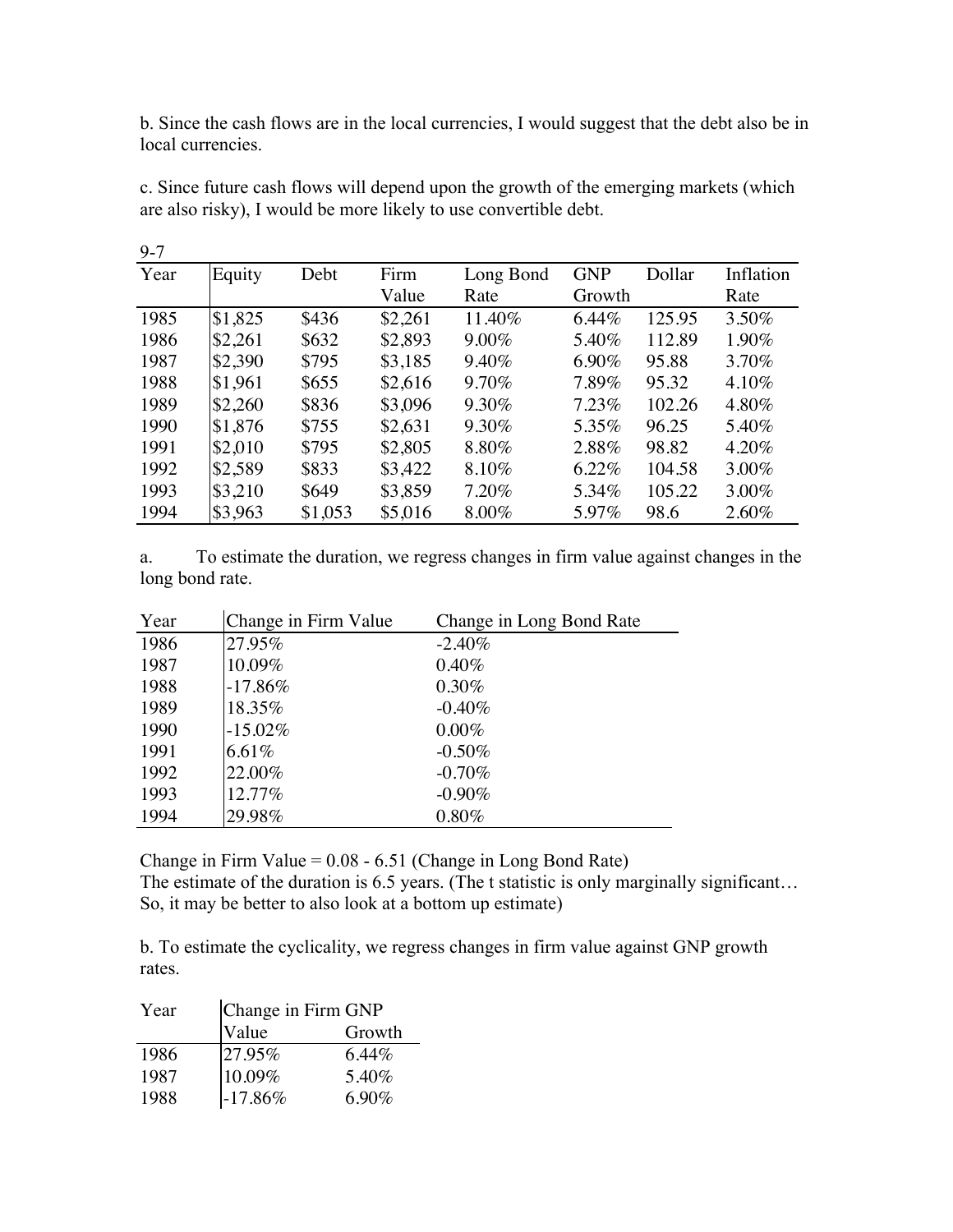| 1989 | 18.35%     | 7.89%    |
|------|------------|----------|
| 1990 | $-15.02\%$ | $7.23\%$ |
| 1991 | 6.61%      | 5.35%    |
| 1992 | $22.00\%$  | 2.88%    |
| 1993 | 12.77%     | 6.22%    |
| 1994 | 29.98%     | 5.34%    |

Change in Firm Value  $= 0.38 - 4.68$  (GNP Growth) The t statistic on the slope coefficient is 1.15 While the regression suggests that the firm is counter-cyclical, the t statistic is not statistically significant.

c. To estimate the sensitivity of firm value to exchange rates, regress changes in firm value against changes in weighted dollar.

| Year | Change in  | Change in       |
|------|------------|-----------------|
|      | Firm Value | Weighted Dollar |
| 1986 | 27.95%     | $-10.37%$       |
| 1987 | 10.09%     | $-15.07\%$      |
| 1988 | $-17.86%$  | $-0.58\%$       |
| 1989 | 18.35%     | 7.28%           |
| 1990 | $-15.02%$  | $-5.88%$        |
| 1991 | 6.61%      | $2.67\%$        |
| 1992 | 22.00%     | 5.83%           |
| 1993 | 12.77%     | 0.61%           |
| 1994 | 29.98%     | $-6.29\%$       |

Change in Firm Value = 0.10 - 0.03 (Change in Weighted Dollar) The t statistic is close to zero.

The firm's value is unaffected by changes in exchange rates.

d. To estimate the sensitivity of firm value to inflation rates, regress changes in firm value against changes in inflation rates.

| Year | Change in  | Change in             |
|------|------------|-----------------------|
|      | Firm Value | <b>Inflation Rate</b> |
| 1986 | 27.95%     | $-1.60\%$             |
| 1987 | 10.09%     | 1.80%                 |
| 1988 | $-17.86%$  | 0.40%                 |
| 1989 | 18.35%     | $0.70\%$              |
| 1990 | $-15.02\%$ | $0.60\%$              |
| 1991 | 6.61%      | $-1.20%$              |
| 1992 | 22.00%     | $-1.20%$              |
| 1993 | 12.77%     | $0.00\%$              |
| 1994 | 29.98%     | $-0.40%$              |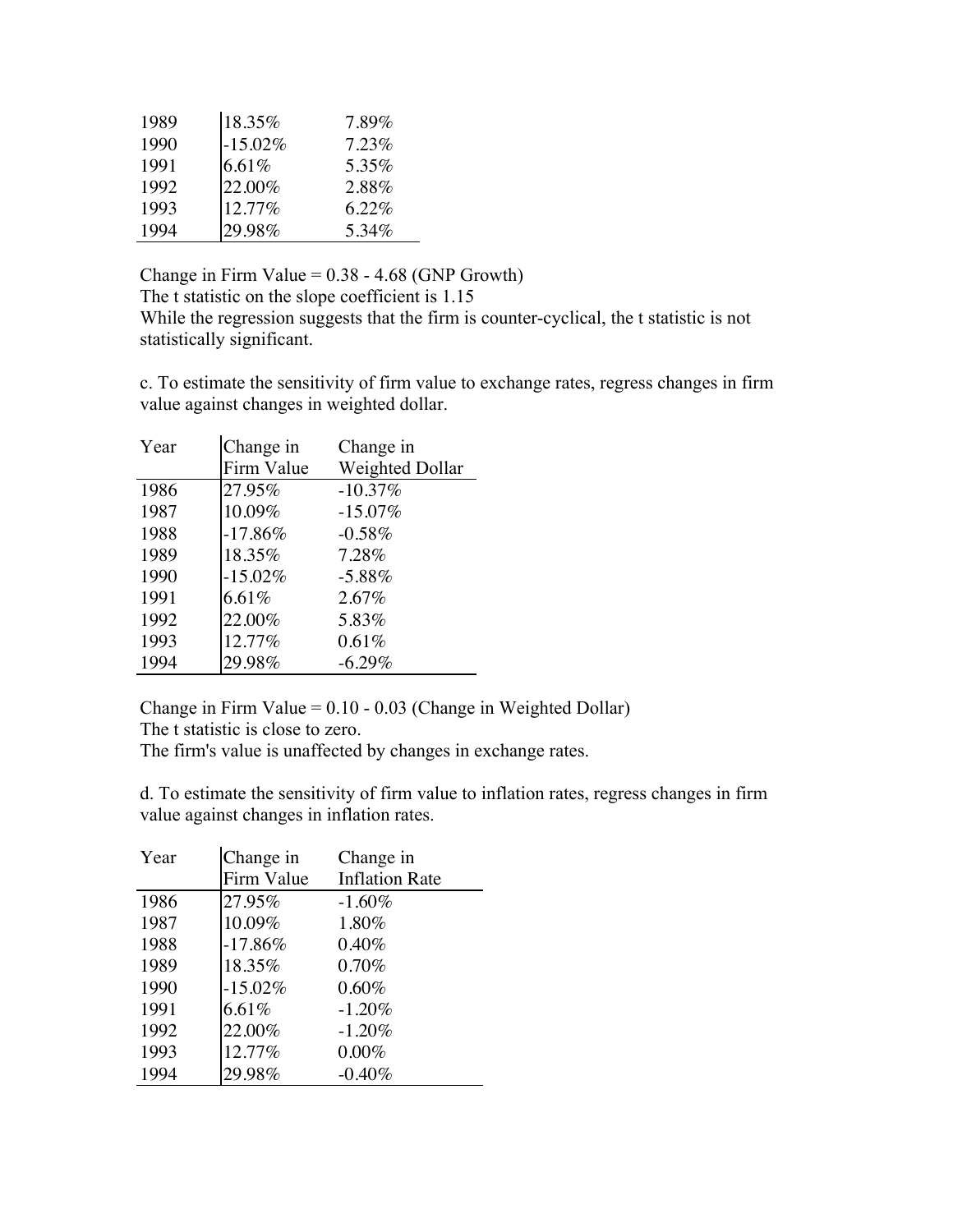Change in Firm Value =  $0.10 - 6.84$  (Change in Inflation Rate) Again, while the results suggest that the firm's value is negatively affected by inflation, the t statistic, though, is only 1.30.

e. On all of these regressions, there is considerable noise in the estimates. If the results from these regressions deviate significantly from industry averages, I would use the industry averages. In addition, if I knew that the firm was planning to enter into new businesses, I would factor these into my analysis.

9-8

a. To estimate the duration, we regress changes in Op. income against changes in the long bond rate.

| Year | Change in OI | Change in Long Bond Rate |
|------|--------------|--------------------------|
| 1986 | $-11.09%$    | $-2.40%$                 |
| 1987 | 17.23%       | $0.40\%$                 |
| 1988 | 12.84%       | $0.30\%$                 |
| 1989 | 1.10%        | $-0.40\%$                |
| 1990 | $-17.42%$    | $0.00\%$                 |
| 1991 | $-25.05\%$   | $-0.50\%$                |
| 1992 | 21.05%       | $-0.70\%$                |
| 1993 | 36.96%       | $-0.90\%$                |
| 1994 | 43.03%       | $0.80\%$                 |

Change in Firm Value =  $0.12 + 9.25$  (Change in Long Bond Rate)

The t statistics for the slope coefficient is only 1.04; it is not statistically significant. A positive coefficient would suggest a short duration.

b. To estimate the cyclicality, we regress changes in firm value against GNP growth rates.

| Year | Change in  | <b>GNP</b> |
|------|------------|------------|
|      | OI         | Growth     |
| 1986 | $-11.02\%$ | $6.44\%$   |
| 1987 | 17.23%     | 5.40%      |
| 1988 | 12.84%     | $6.90\%$   |
| 1989 | 1.10%      | 7.89%      |
| 1990 | $-17.42%$  | 7.23%      |
| 1991 | $-25.05%$  | 5.35%      |
| 1992 | 21.05%     | 2.88%      |
| 1993 | 36.96%     | 6.22%      |
| 1994 | 43.03%     | 5.34%      |

Change in Firm Value =  $0.40 - 5.25$  (GNP Growth)

The t statistic on the slope coefficient is 0.90

While the regression suggests that the firm is counter-cyclical, the t statistic is not statistically significant.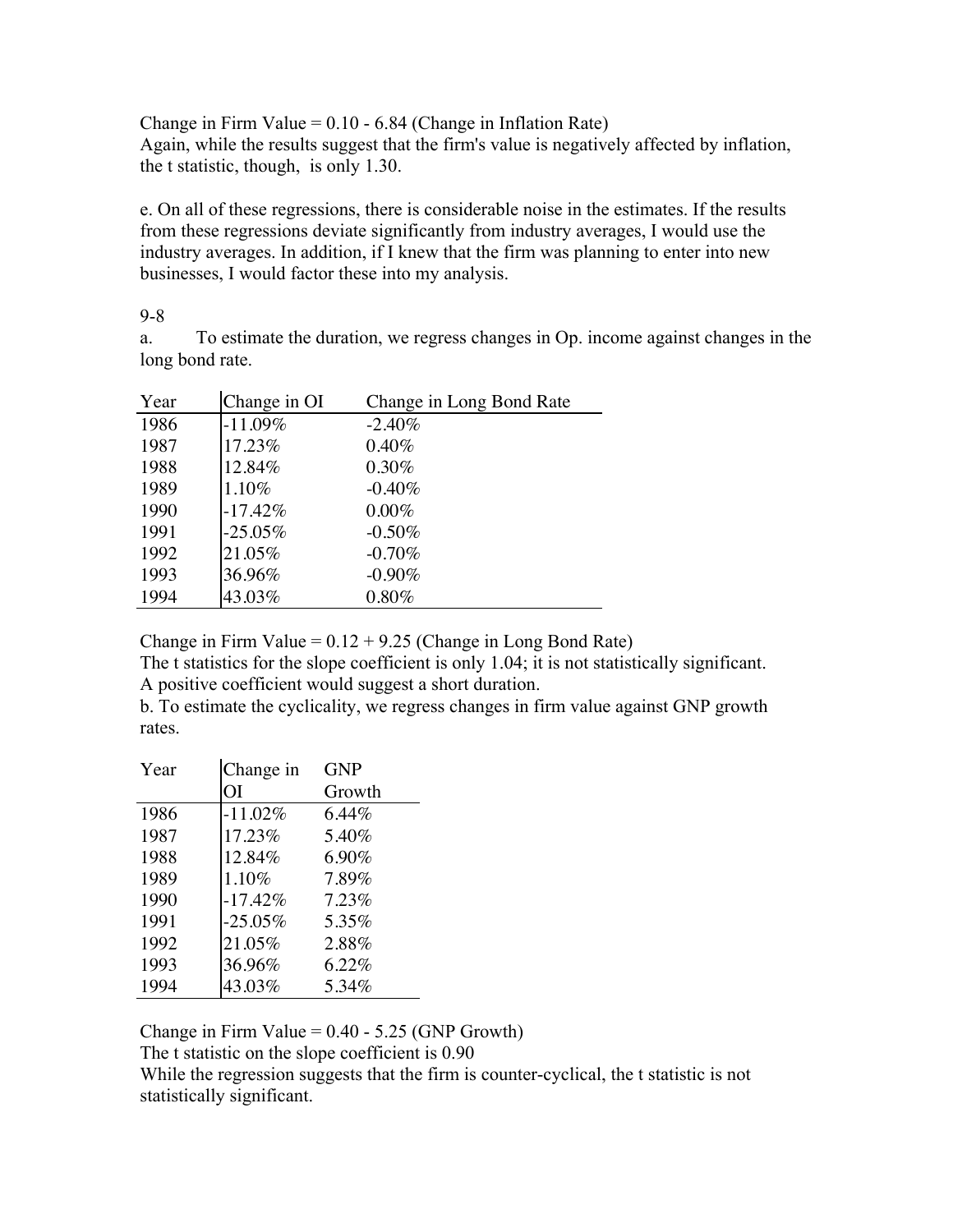c. To estimate the sensitivity of firm value to exchange rates, regress changes in firm value against changes in weighted dollar.

| Year | Change     | Change in Weighted |
|------|------------|--------------------|
|      | in OI      | Dollar             |
| 1986 | $-11.02\%$ | $-10.37\%$         |
| 1987 | 17.23%     | $-15.07\%$         |
| 1988 | 12.84%     | $-0.58\%$          |
| 1989 | 1.10%      | 7.28%              |
| 1990 | $-17.42%$  | $-5.88%$           |
| 1991 | $-25.05\%$ | 2.67%              |
| 1992 | 21.05%     | 5.83%              |
| 1993 | 36.96%     | $0.61\%$           |
| 1994 | 43.03%     | $-6.29\%$          |

Change in Firm Value = 0.09 - 0.10 (Change in Weighted Dollar) The t statistic is close to zero.

The firm's operating income is unaffected by changes in exchange rates.

d. To estimate the sensitivity of firm value to inflation rates, regress changes in firm value against changes in inflation rates.

| Year | Change in Firm Change in |                       |
|------|--------------------------|-----------------------|
|      | Value                    | <b>Inflation Rate</b> |
| 1986 | $-11.02%$                | $-1.60\%$             |
| 1987 | 17.23%                   | 1.80%                 |
| 1988 | 12.84%                   | 0.40%                 |
| 1989 | 1.10%                    | 0.70%                 |
| 1990 | $-17.42%$                | $0.60\%$              |
| 1991 | $-25.05\%$               | $-1.20%$              |
| 1992 | 21.05%                   | $-1.20%$              |
| 1993 | 36.96%                   | $0.00\%$              |
| 1994 | 43.03%                   | $-0.40%$              |

Change in Firm Value =  $0.09 + 4.05$  (Change in Inflation Rate) While the results suggest that operating income is positively affected by inflation, the t statistic is only 0.51.

e. On all of these regressions, there is considerable noise in the estimates. If the results from these regressions deviate significantly from industry averages, I would use the industry averages. In addition, if I knew that the firm was planning to enter into new businesses, I would factor these into my analysis.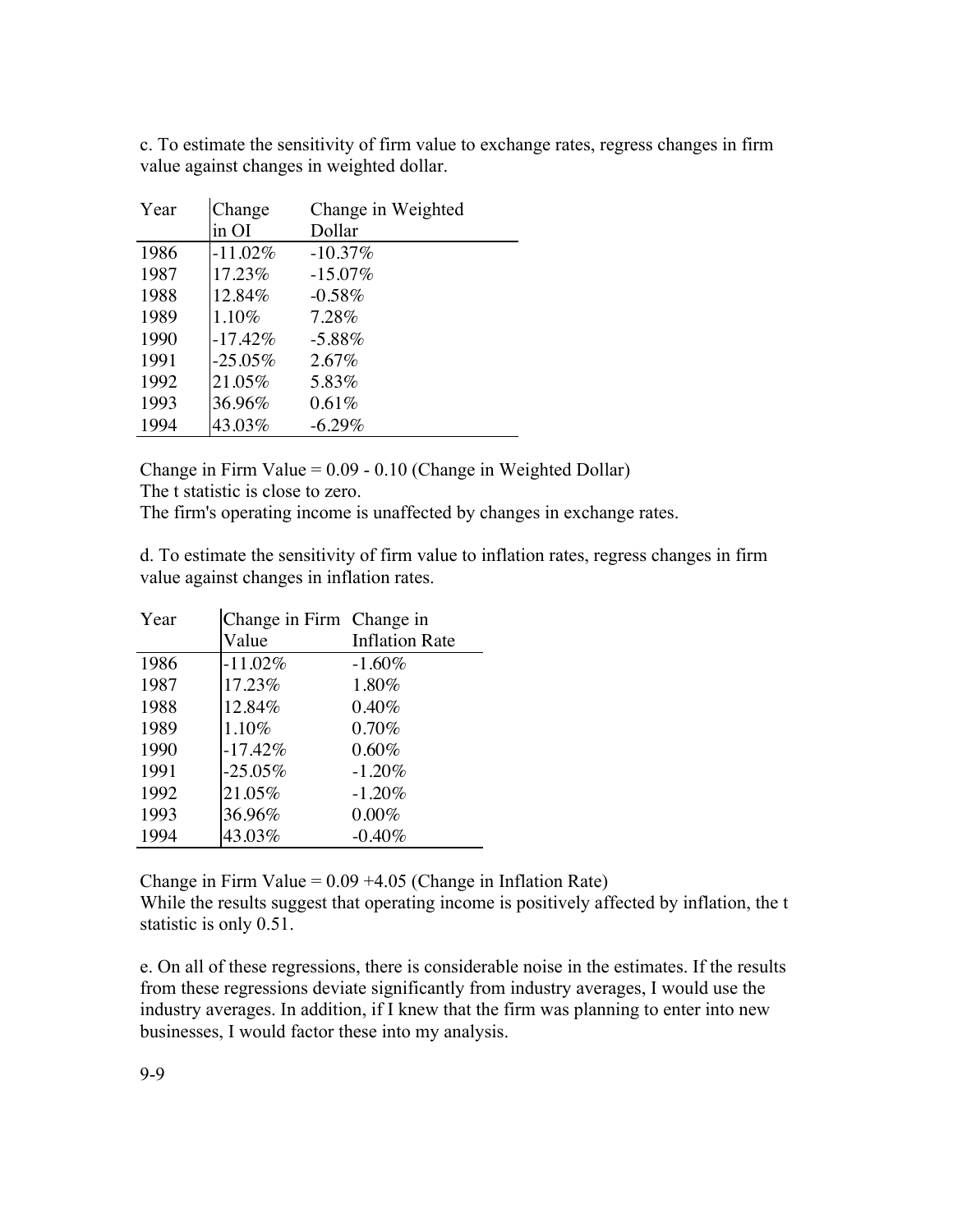When the regression analysis is done with both operating income and firm value as dependent variables, there might be different results from each. The reasons for the differences are as follows:

a. Operating income might be smoothed out, whereas firm value is not.

b. Firm value reflects changes not only in operating income but also in discount rates and expected future growth. I would be more inclined to use firm value to measure duration and sensitivity to economic factors. I would use operating income to examine sensitivity to inflation, especially if floating rate debt is to be issued.

# 9-10

a. Given that there are significant anti-takeover restrictions in the corporate charter, and assuming that management is not under stockholder pressure, I would argue that Pfizer can move to its optimal gradually rather than quickly.

b. Return on Capital =  $2000$  (1-.4) /  $8000 = 15.00\%$ 

This return on capital is greater than the cost of capital. If Pfizer can earn similar returns on capital on new projects, I would recommend taking projects, rather than buying back stock or paying dividends.

c. If Pfizer is planning to acquire another company with its excess debt capacity, I would have the following concerns:

1. If it plans to acquire another firm of equivalent risk in health care, my primary concern would be whether it can earn more than its cost of capital on the acquired firm - i.e., it might pay more than fair market value, even after allowing for synergy.

2. If it plans to acquire a firm in another business, in addition to the overpayment concern I would be worried about whether the optimal computed would still continue to hold - if the acquired firm is much riskier, it may alter the optimal. There is no easy way to answer these questions without looking at the details of the target company – its cash flows, growth and risk, and most importantly, the price on the transaction.

# 9-11

a. Since Upjohn is a potential takeover target, I would suggest moving to the optimal debt ratio quickly.

b. Cost of Equity =  $6.50\% + 1.17$   $(5.5\%) = 12.94\%$ 

While the current return on equity  $>$  current cost of equity, the decline in the return on equity implies that the latest investments that the firm has taken are earning less thatn 14.5% and perhaps less than the cost of equity. This would suggest a greater emphasis on stock buybacks and dividends.